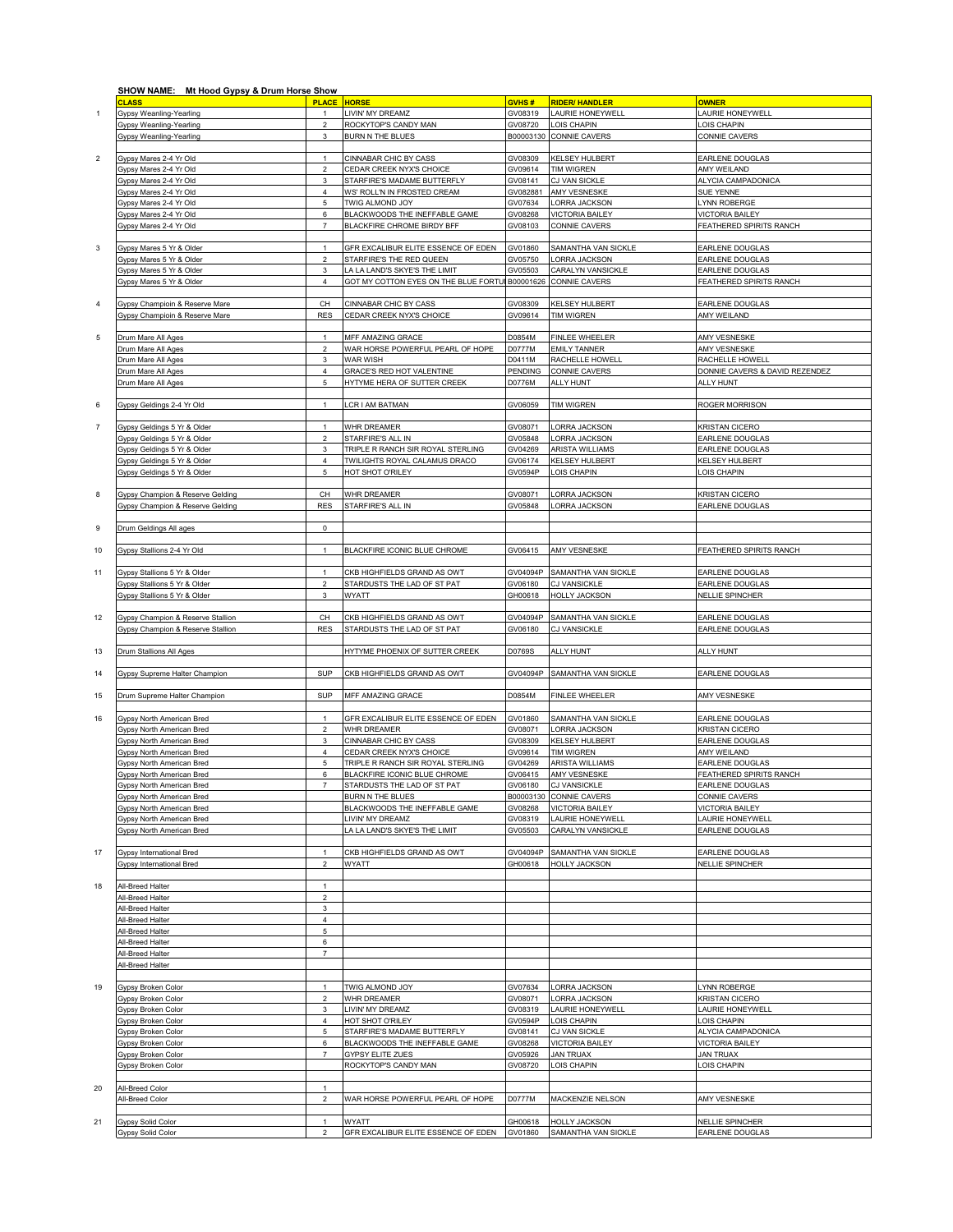|    | <b>Gypsy Solid Color</b>                                                 | 3                       | CKB HIGHFIELDS GRAND AS OWT         | GV04094P  | SAMANTHA VAN SICKLE     | EARLENE DOUGLAS                |
|----|--------------------------------------------------------------------------|-------------------------|-------------------------------------|-----------|-------------------------|--------------------------------|
|    | <b>Gypsy Solid Color</b>                                                 | $\overline{4}$          | CINNABAR CHIC BY CASS               | GV08309   | KELSEY HULBERT          | EARLENE DOUGLAS                |
|    |                                                                          |                         |                                     |           |                         |                                |
|    | <b>Gypsy Solid Color</b>                                                 | 5                       | STARFIRE'S THE RED QUEEN            | GV05750   | ORRA JACKSON            | EARLENE DOUGLAS                |
|    | Gypsy Solid Color                                                        | $\,6$                   | <b>BURN N THE BLUES</b>             |           | B00003130 CONNIE CAVERS | CONNIE CAVERS                  |
|    | Gypsy Solid Color                                                        | $\overline{7}$          | BLACKFIRE ICONIC BLUE CHROME        | GV06415   | AMY VESNESKE            | FEATHERED SPIRITS RANCH        |
|    |                                                                          |                         |                                     |           |                         |                                |
|    | Gypsy Solid Color                                                        |                         | CEDAR CREEK NYX'S CHOICE            | GV09614   | TIM WIGREN              | AMY WEILAND                    |
|    |                                                                          |                         |                                     |           |                         |                                |
| 22 | Gypsy Youth Halter M/G                                                   | $\overline{1}$          | HOPKINS REDEMPTION                  | GV04601   | <b>JENNA FENNERL</b>    | AMANDA ABLEIDINGER             |
|    |                                                                          | $\overline{\mathbf{c}}$ | HOPKINS INFINITE PERFECTION         | GV04600   | EVIE SCHUBACH           | AMANDA ABLEIDINGER             |
|    | Gypsy Youth Halter M/G                                                   |                         |                                     |           |                         |                                |
|    | Gypsy Youth Halter M/G                                                   | 3                       | ROMIPEN'S KALOO N PARNO GAYTANI     | GV03015   | SYDNEY SHOFF            | AMANDA ABLEIDINGER             |
|    |                                                                          |                         |                                     |           |                         |                                |
|    |                                                                          |                         |                                     |           |                         |                                |
| 23 | <b>Gypsy Amateur Halter Stallions</b>                                    | $\mathbf{1}$            | CKB HIGHFIELDS GRAND AS OWT         | GV04094P  | <b>KELSEY HULBERT</b>   | EARLENE DOUGLAS                |
|    | Gypsy Amateur Halter Stallions                                           | $\overline{a}$          | STARDUSTS THE LAD OF ST PAT         | GV06181   | <b>VICTORIA BAILEY</b>  | EARLENE DOUGLAS                |
|    | Gypsy Amateur Halter Stallions                                           | 3                       | BLACKFIRE ICONIC BLUE CHROME        | GV06416   | DAPHNE TUTTLE           | FEATHERED SPIRITS RANCH        |
|    | Gypsy Amateur Halter Stallions                                           | $\overline{4}$          | <b>GYPSY ELITE ZUES</b>             | GV05926   | <b>JAN TRUAX</b>        | <b>JAN TRUAX</b>               |
|    |                                                                          |                         |                                     |           |                         |                                |
|    | Gypsy Amateur Halter Stallions                                           | 5                       | <b>WYATT</b>                        | GH00618   | HOLLY JACKSON           | <b>NELLIE SPINCHER</b>         |
|    |                                                                          |                         |                                     |           |                         |                                |
|    | <b>Gypsy Amateur Halter Geldings</b>                                     | $\overline{1}$          |                                     | GV08071   | ORRA JACKSON            |                                |
| 24 |                                                                          |                         | WHR DREAMER                         |           |                         | KRISTAN CICERO                 |
|    | Gypsy Amateur Halter Geldings                                            | $\overline{\mathbf{c}}$ | STARFIRE'S ALL IN                   | GV05849   | HEATHER ERCOLANO        | EARLENE DOUGLAS                |
|    | Gypsy Amateur Halter Geldings                                            | 3                       | TRIPLE R RANCH SIR ROYAL STERLING   | GV04269   | ARISTA WILLIAMS         | EARLENE DOUGLAS                |
|    | Gypsy Amateur Halter Geldings                                            | 4                       | TWILIGHTS ROYAL CALAMUS DRACO       | GV06174   | KELSEY HULBERT          | KELSEY HULBERT                 |
|    |                                                                          |                         |                                     |           |                         |                                |
|    | Gypsy Amateur Halter Geldings                                            | 5                       | HOT SHOT O'RILEY                    | GV0594P   | OIS CHAPIN              | <b>OIS CHAPIN</b>              |
|    |                                                                          |                         |                                     |           |                         |                                |
| 25 |                                                                          | $\overline{1}$          | GFR EXCALIBUR ELITE ESSENCE OF EDEN | GV01860   | ORRA JACKSON            | EARLENE DOUGLAS                |
|    | Gypsy Amateur Halter Mares                                               |                         |                                     |           |                         |                                |
|    | Gypsy Amateur Halter Mares                                               | $\overline{2}$          | CINNABAR CHIC BY CASS               | GV08309   | <b>KELSEY HULBERT</b>   | EARLENE DOUGLAS                |
|    | Gypsy Amateur Halter Mares                                               | 3                       | LA LA LAND'S SKYE'S THE LIMIT       | GV05503   | CARALYN VANSICKLE       | EARLENE DOUGLAS                |
|    |                                                                          |                         |                                     | GV08142   | ARISTA WILLIAMS         |                                |
|    | Gypsy Amateur Halter Mares                                               | $\overline{4}$          | STARFIRE'S MADAME BUTTERFLY         |           |                         | ALYCIA CAMPADONICA             |
|    | Gypsy Amateur Halter Mares                                               | 5                       | BLACKWOODS THE INEFFABLE GAME       | GV08268   | <b>VICTORIA BAILEY</b>  | <b>VICTORIA BAILEY</b>         |
|    | Gypsy Amateur Halter Mares                                               | $\,6$                   | SD KOHLS SAVVIE GIRL                | B00002186 | <b>DEANN FETTIG</b>     | <b>DEANN FETTIG</b>            |
|    |                                                                          | $\overline{7}$          | LIVIN' MY DREAMZ                    | GV08319   | AURIE HONEYWELL         | LAURIE HONEYWELL               |
|    | Gypsy Amateur Halter Mares                                               |                         |                                     |           |                         |                                |
|    |                                                                          |                         |                                     |           |                         |                                |
| 26 | Gypsy Youth Showmanship                                                  | $\mathbf{1}$            | HOPKINS REDEMPTION                  | GV04601   | <b>JENNA FENNERL</b>    | AMANDA ABLEIDINGER             |
|    |                                                                          | $\overline{2}$          |                                     |           |                         |                                |
|    | Gypsy Youth Showmanship                                                  |                         | HOPKINS INFINITE PERFECTION         | GV04600   | EVIE SCHUBACH           | AMANDA ABLEIDINGER             |
|    | Gypsy Youth Showmanship                                                  | 3                       | ROMIPEN'S KALOO N PARNO GAYTANI     | GV03015   | SYDNEY SHOFF            | AMANDA ABLEIDINGER             |
|    |                                                                          |                         |                                     |           |                         |                                |
|    |                                                                          |                         |                                     |           |                         |                                |
| 27 | Gypsy Amateur Showmanship                                                | $\mathbf{1}$            | TRIPLE R RANCH SIR ROYAL STERLING   | GV04269   | ARISTA WILLIAMS         | EARLENE DOUGLAS                |
|    | Gypsy Amateur Showmanship                                                | $\overline{a}$          | WHR DREAMER                         | GV08071   | ORRA JACKSON            | KRISTAN CICERO                 |
|    | Gypsy Amateur Showmanship                                                | 3                       | TWILIGHTS ROYAL CALAMUS DRACO       | GV06174   | KELSEY HULBERT          | KELSEY HULBERT                 |
|    |                                                                          |                         |                                     |           |                         |                                |
|    | Gypsy Amateur Showmanship                                                | $\sqrt{4}$              | <b>WYATT</b>                        | GH00618   | HOLLY JACKSON           | NELLIE SPINCHER                |
|    | Gypsy Amateur Showmanship                                                | 5                       | STARFIRE'S ALL IN                   | GV05849   | HEATHER ERCOLANO        | EARLENE DOUGLAS                |
|    | Gypsy Amateur Showmanship                                                | 6                       | HOT SHOT O'RILEY                    | GV0594P   | OIS CHAPIN              | LOIS CHAPIN                    |
|    |                                                                          |                         |                                     |           |                         |                                |
|    | Gypsy Amateur Showmanship                                                | $\overline{7}$          | SD KOHLS SAVVIE GIRL                | B00002186 | <b>DEANN FETTIG</b>     | <b>DEANN FETTIG</b>            |
|    | Gypsy Amateur Showmanship                                                |                         | BURN N THE BLUES                    | B00003130 | CONNIE CAVERS           | CONNIE CAVERS                  |
|    | Gypsy Amateur Showmanship                                                |                         | BLACKFIRE ICONIC BLUE CHROME        | GV06416   | DAPHNE TUTTLE           | FEATHERED SPIRITS RANCH        |
|    |                                                                          |                         |                                     |           |                         |                                |
|    | <b>Gypsy Amateur Showmanship</b>                                         |                         | <b>GYPSY ELITE ZUES</b>             | GV05926   | <b>JAN TRUAX</b>        | <b>JAN TRUAX</b>               |
|    | Gypsy Amateur Showmanship                                                |                         | A LA LAND'S SKYE'S THE LIMIT        | GV05503   | CARALYN VANSICKLE       | EARLENE DOUGLAS                |
|    |                                                                          |                         |                                     |           |                         |                                |
|    |                                                                          |                         |                                     | D0411M    | OLIVIA ALVORD           | RACHELLE HOWELL                |
|    |                                                                          |                         |                                     |           |                         |                                |
| 28 | All-Breed Youth Showmanship                                              | $\overline{1}$          | WAR WISH                            |           |                         |                                |
|    | <b>All-Breed Youth Showmanship</b>                                       | $\mathbf 2$             | WAR HORSE POWERFUL PEARL OF HOPE    | D0777M    | MACKENZIE NELSON        | AMY VESNESKE                   |
|    |                                                                          |                         |                                     |           |                         |                                |
|    | <b>All-Breed Youth Showmanship</b>                                       | $\mathsf 3$             | HOPKINS INFINITE PERFECTION         | GV04601   | SYDNEY SHOFF            | AMANDA ABLEIDINGER             |
|    | <b>All-Breed Youth Showmanship</b>                                       | $\pmb{4}$               | <b>BELLATRIX</b>                    | D0151M    | JADE KEEZER             | AMANDA ABLEIDINGER             |
|    | All-Breed Youth Showmanship                                              | 5                       | MFF AMAZING GRACE                   | D0854M    | FINLEE WHEELER          | AMY VESNESKE                   |
|    |                                                                          |                         |                                     |           |                         |                                |
|    | All-Breed Youth Showmanship                                              | 6                       |                                     |           |                         |                                |
|    | All-Breed Youth Showmanship                                              | $\boldsymbol{7}$        |                                     |           |                         |                                |
|    |                                                                          |                         |                                     |           |                         |                                |
|    |                                                                          |                         |                                     |           |                         |                                |
| 29 | All-Breed Adult Showmanship                                              | $\mathbf{1}$            |                                     |           |                         |                                |
|    | All-Breed Adult Showmanship                                              | $\overline{a}$          | TWIG ALMOND JOY                     | GV07634   | ORRA JACKSON            | YNN ROBERGE                    |
|    | All-Breed Adult Showmanship                                              | 3                       | CEDAR CREEK NYX'S CHOICE            | GV09614   | <b>TIM WIGREN</b>       | AMY WEILAND                    |
|    |                                                                          |                         |                                     |           |                         |                                |
|    |                                                                          |                         |                                     |           |                         |                                |
| 30 | Drum Showmanship                                                         | $\mathbf{1}$            | MFF AMAZING GRACE                   | D0854M    | AMY VESNESKE            | AMY VESNESKE                   |
|    | Drum Showmanship                                                         | $\overline{\mathbf{c}}$ | WAR WISH                            | D0411M    | OLIVIA ALVORD           | RACHELLE HOWELL                |
|    |                                                                          |                         |                                     |           |                         |                                |
|    | Drum Showmanship                                                         | 3                       | WAR HORSE POWERFUL PEARL OF HOPE    | D0777M    | MACKENZIE NELSON        | AMY VESNESKE                   |
|    | Drum Showmanship                                                         | 4                       | <b>BELLATRIX</b>                    | D0151M    | <b>DIONE SCHUBACH</b>   | AMANDA ABLEIDINGER             |
|    | Drum Showmanship                                                         | 5                       | GRACE'S RED HOT VALENTINE           | PENDING   | <b>CONNIE CAVERS</b>    | DONNIE CAVERS & DAVID REZENDEZ |
|    |                                                                          |                         |                                     |           |                         |                                |
|    |                                                                          |                         |                                     |           |                         |                                |
| 31 | Gypsy Dressage Suitability In Hand                                       | $\mathbf{1}$            | GFR EXCALIBUR ELITE ESSENCE OF EDEN | GV01860   | SAMANTHA VAN SICKLE     | EARLENE DOUGLAS                |
|    | Gypsy Dressage Suitability In Hand                                       | $\overline{a}$          | STARFIRE'S ALL IN                   | GV05848   | <b>LORRA JACKSON</b>    | EARLENE DOUGLAS                |
|    | Gypsy Dressage Suitability In Hand                                       | 3                       | CINNABAR CHIC BY CASS               | GV08309   | KELSEY HULBERT          | EARLENE DOUGLAS                |
|    |                                                                          |                         |                                     |           |                         |                                |
|    | Gypsy Dressage Suitability In Hand                                       | 4                       | CKB HIGHFIELDS GRAND AS OWT         | GV04094P  | SAMANTHA VAN SICKLE     | EARLENE DOUGLAS                |
|    | Gypsy Dressage Suitability In Hand                                       | 5                       | WS' ROLL'N IN FROSTED CREAM         | GV082881  | AMY VESNESKE            | SUE YENNE                      |
|    | Gypsy Dressage Suitability In Hand                                       | 6                       | BLACKFIRE ICONIC BLUE CHROME        | GV06415   | AMY VESNESKE            | FEATHERED SPIRITS RANCH        |
|    |                                                                          | $\overline{7}$          |                                     |           |                         |                                |
|    | Gypsy Dressage Suitability In Hand                                       |                         | SD KOHLS SAVVIE GIRL                |           | B00002186 DEANN FETTIG  | <b>DEANN FETTIG</b>            |
|    | Gypsy Dressage Suitability In Hand                                       |                         | TWIG ALMOND JOY                     | GV07634   | <b>ORRA JACKSON</b>     | YNN ROBERGE                    |
|    | Gypsy Dressage Suitability In Hand                                       |                         | BLACKWOODS THE INEFFABLE GAME       | GV08268   | <b>VICTORIA BAILEY</b>  | VICTORIA BAILEY                |
|    |                                                                          |                         |                                     |           |                         |                                |
|    | Gypsy Dressage Suitability In Hand                                       |                         | HOPKINS INFINITE PERFECTION         | GV04600   | EVIE SCHUBACH           | AMANDA ABLEIDINGER             |
|    | Gypsy Dressage Suitability In Hand                                       |                         | WYATT                               | GH00618   | HOLLY JACKSON           | NELLIE SPINCHER                |
|    | Gypsy Dressage Suitability In Hand                                       |                         | CR I AM BATMAN                      | GV06059   | <b>TIM WIGREN</b>       | ROGER MORRISON                 |
|    |                                                                          |                         |                                     |           |                         |                                |
|    |                                                                          |                         |                                     |           |                         |                                |
| 32 | All-Breed Dressage Suitability In Hand                                   | 1                       |                                     |           |                         |                                |
|    | All-Breed Dressage Suitability In Hand                                   | $\overline{a}$          |                                     |           |                         |                                |
|    |                                                                          |                         |                                     |           |                         |                                |
|    | All-Breed Dressage Suitability In Hand                                   | 3                       |                                     |           |                         |                                |
|    | All-Breed Dressage Suitability In Hand                                   | $\overline{4}$          |                                     |           |                         |                                |
|    |                                                                          |                         |                                     |           |                         |                                |
|    |                                                                          |                         |                                     |           |                         |                                |
| 33 | Drum Dressage Suitability In Hand                                        |                         | WAR WISH                            | D0411M    | OLIVIA ALVORD           | RACHELLE HOWELL                |
|    | Drum Dressage Suitability In Hand                                        | $\overline{c}$          | MFF AMAZING GRACE                   | D0854M    | AMY VESNESKE            | <b>AMY VESNESKE</b>            |
|    |                                                                          | 3                       | <b>BELLATRIX</b>                    | D0151M    | DIONE SCHUBACH          | AMANDA ABLEIDINGER             |
|    | Drum Dressage Suitability In Hand                                        |                         |                                     |           |                         |                                |
|    | Drum Dressage Suitability In Hand                                        | $\overline{4}$          | WAR HORSE POWERFUL PEARL OF HOPE    | D0777M    | <b>EMILY TANNER</b>     | AMY VESNESKE                   |
|    |                                                                          |                         |                                     |           |                         |                                |
|    |                                                                          | $\overline{1}$          |                                     |           |                         |                                |
| 34 | Leadline                                                                 |                         |                                     |           |                         |                                |
|    |                                                                          |                         |                                     |           |                         |                                |
| 35 | All-Breed Dressage Suitability W/T                                       | $\mathbf{1}$            |                                     |           |                         |                                |
|    | All-Breed Dressage Suitability W/T                                       | $\overline{a}$          |                                     |           |                         |                                |
|    |                                                                          |                         |                                     |           |                         |                                |
|    | All-Breed Dressage Suitability W/T<br>All-Breed Dressage Suitability W/T | 3<br>4                  | HOPKINS INFINITE PERFECTION         |           | GV04601 SYDNEY SHOFF    | AMANDA ABLEIDINGER             |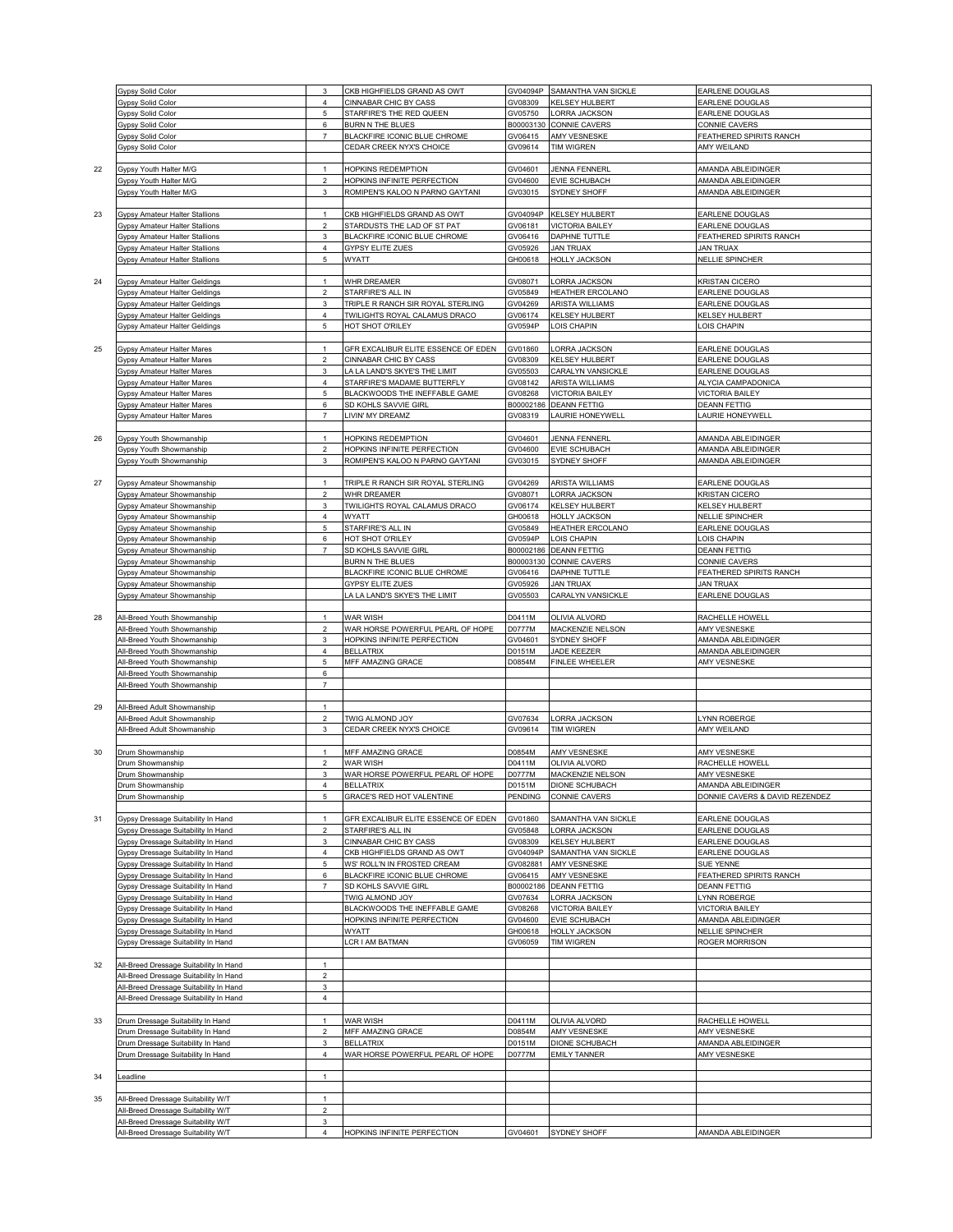| 36 | Drum Dressage Suitability W/T                  | $\mathbf{1}$     | WAR WISH                            | D0411M    | OLIVIA ALVORD           | RACHELLE HOWELL         |
|----|------------------------------------------------|------------------|-------------------------------------|-----------|-------------------------|-------------------------|
|    | Drum Dressage Suitability W/T                  | $\overline{2}$   | MFF AMAZING GRACE                   | D0854M    | AMY VESNESKE            | AMY VESNESKE            |
|    |                                                |                  |                                     |           |                         |                         |
|    | Drum Dressage Suitability W/T                  | 3                | <b>BELLATRIX</b>                    | D0151M    | DIONE SCHUBACH          | AMANDA ABLEIDINGER      |
|    | Drum Dressage Suitability W/T                  | 4                | WAR HORSE POWERFUL PEARL OF HOPE    | D0777M    | <b>EMILY TANNER</b>     | AMY VESNESKE            |
|    |                                                |                  |                                     |           |                         |                         |
| 37 |                                                | $\mathbf{1}$     | STARFIRE'S ALL IN                   | GV05848   | ORRA JACKSON            | EARLENE DOUGLAS         |
|    | Gypsy Dressage Suitability W/T                 |                  |                                     |           |                         |                         |
|    | Gypsy Dressage Suitability W/T                 | $\overline{2}$   | WYATT                               | GH00618   | <b>HOLLY JACKSON</b>    | <b>NELLIE SPINCHER</b>  |
|    | Gypsy Dressage Suitability W/T                 | 3                | CKB HIGHFIELDS GRAND AS OWT         | GV04094P  | SAMANTHA VAN SICKLE     | EARLENE DOUGLAS         |
|    | Gypsy Dressage Suitability W/T                 | 4                | STARDUSTS THE LAD OF ST PAT         | GV06180   | <b>CJ VANSICKLE</b>     | EARLENE DOUGLAS         |
|    |                                                |                  |                                     |           |                         |                         |
|    | Gypsy Dressage Suitability W/T                 | 5                | CINNABAR CHIC BY CASS               | GV08309   | KELSEY HULBERT          | EARLENE DOUGLAS         |
|    | Gypsy Dressage Suitability W/T                 | $\,6$            | BLACKFIRE ICONIC BLUE CHROME        | GV06415   | AMY VESNESKE            | FEATHERED SPIRITS RANCH |
|    |                                                | $\overline{7}$   |                                     |           |                         |                         |
|    | Gypsy Dressage Suitability W/T                 |                  | SD KOHLS SAVVIE GIRL                | B00002186 | <b>DEANN FETTIG</b>     | <b>DEANN FETTIG</b>     |
|    |                                                |                  |                                     |           |                         |                         |
| 38 | Gypsy Youth Dressage Suitability W/T           | 1                | HOPKINS REDEMPTION                  | GV04601   | JENNA FENNERL           | AMANDA ABLEIDINGER      |
|    | Gypsy Youth Dressage Suitability W/T           | $\overline{2}$   | HOPKINS INFINITE PERFECTION         | GV04600   | EVIE SCHUBACH           | AMANDA ABLEIDINGER      |
|    |                                                |                  |                                     |           |                         |                         |
|    | Gypsy Youth Dressage Suitability W/T           | 3                | HOT SHOT O'RILEY                    | GV05943P  | <b>BROOKLYN CHAPIN</b>  | OIS CHAPIN              |
|    |                                                |                  |                                     |           |                         |                         |
| 39 | Gypsy Amateur Dressage Suitability W/T         | $\mathbf{1}$     | WHR DREAMER                         | GV08071   | ORRA JACKSON            | KRISTAN CICERO          |
|    |                                                |                  |                                     |           |                         |                         |
|    | Gypsy Amateur Dressage Suitability W/T         | $\overline{2}$   | TWILIGHTS ROYAL CALAMUS DRACO       | GV06174   | KELSEY HULBERT          | KELSEY HULBERT          |
|    | Gypsy Amateur Dressage Suitability W/T         | 3                | TRIPLE R RANCH SIR ROYAL STERLING   | GV04269   | ARISTA WILLIAMS         | EARLENE DOUGLAS         |
|    | Gypsy Amateur Dressage Suitability W/T         | $\sqrt{4}$       | LA LA LAND'S SKYE'S THE LIMIT       | GV05503   | CARALYN VANSICKLE       | EARLENE DOUGLAS         |
|    |                                                |                  |                                     |           |                         |                         |
|    | Gypsy Amateur Dressage Suitability W/T         | 5                | BLACKFIRE ICONIC BLUE CHROME        | GV06416   | DAPHNE TUTTLE           | FEATHERED SPIRITS RANCH |
|    | Gypsy Amateur Dressage Suitability W/T         | 6                | SD KOHLS SAVVIE GIRL                | B00002186 | <b>DEANN FETTIG</b>     | <b>DEANN FETTIG</b>     |
|    | Gypsy Amateur Dressage Suitability W/T         | $\overline{7}$   | WYATT                               | GH00618   | <b>HOLLY JACKSON</b>    | NELLIE SPINCHER         |
|    |                                                |                  |                                     |           |                         |                         |
|    |                                                |                  |                                     |           |                         |                         |
| 40 | Gypsy Dressage Suitability W/T/C               | 1                | GFR EXCALIBUR ELITE ESSENCE OF EDEN | GV01860   | SAMANTHA VAN SICKLE     | EARLENE DOUGLAS         |
|    |                                                | $\overline{2}$   | TRIPLE R RANCH SIR ROYAL STERLING   | GV04268   | HEATHER ERCOLANO        | EARLENE DOUGLAS         |
|    | Gypsy Dressage Suitability W/T/C               |                  |                                     |           |                         |                         |
|    |                                                |                  |                                     |           |                         |                         |
| 41 | Gypsy Youth/Amateur Dressage Suitability W/T/C | 1                | STARFIRE'S ALL IN                   | GV05849   | HEATHER ERCOLANO        | EARLENE DOUGLAS         |
|    |                                                | $\overline{2}$   |                                     |           |                         |                         |
|    | Gypsy Youth/Amateur Dressage Suitability W/T/C |                  | <b>GYPSY ELITE ZUES</b>             | GV05926   | JAN TRUAX               | JAN TRUAX               |
|    |                                                |                  |                                     |           |                         |                         |
| 42 | All-Breed Youth English Pleasure W/T           | $\overline{1}$   | HOPKINS INFINITE PERFECTION         | GV04601   | SYDNEY SHOFF            | AMANDA ABLEIDINGER      |
|    |                                                |                  |                                     |           |                         |                         |
|    |                                                |                  |                                     |           |                         |                         |
| 43 | Drum Youth English Pleasure W/T                | 1                | WAR WISH                            | D0411M    | OLIVIA ALVORD           | RACHELLE HOWELL         |
|    | Drum Youth English Pleasure W/T                | $\overline{2}$   | MFF AMAZING GRACE                   | D0854M    | FINLEE WHEELER          | AMY VESNESKE            |
|    |                                                |                  |                                     |           |                         |                         |
|    |                                                |                  |                                     |           |                         |                         |
| 44 | All-Breed Adult English Pleasure W/T           | $\mathbf{1}$     |                                     |           |                         |                         |
|    | All-Breed Adult English Pleasure W/T           | $\overline{a}$   |                                     |           |                         |                         |
|    |                                                |                  |                                     |           |                         |                         |
|    | All-Breed Adult English Pleasure W/T           | 3                |                                     |           |                         |                         |
|    | All-Breed Adult English Pleasure W/T           | $\overline{4}$   |                                     |           |                         |                         |
|    | All-Breed Adult English Pleasure W/T           | $\mathbf 5$      |                                     |           |                         |                         |
|    |                                                |                  |                                     |           |                         |                         |
|    |                                                |                  |                                     |           |                         |                         |
| 45 | Drum Adult English Pleasure W/T                | $\mathbf{1}$     | MFF AMAZING GRACE                   | D0854M    | AMY VESNESKE            | AMY VESNESKE            |
|    | Drum Adult English Pleasure W/T                | $\overline{2}$   | WAR HORSE POWERFUL PEARL OF HOPE    | D0777M    | <b>EMILY TANNER</b>     | AMY VESNESKE            |
|    |                                                | 3                |                                     |           |                         |                         |
|    | Drum Adult English Pleasure W/T                |                  | <b>BELLATRIX</b>                    | D0151M    | DIONE SCHUBACH          | AMANDA ABLEIDINGER      |
|    |                                                |                  |                                     |           |                         |                         |
| 46 | Gypsy Open English Pleasure W/T                | $\mathbf{1}$     | STARFIRE'S ALL IN                   | GV05848   | ORRA JACKSON            | EARLENE DOUGLAS         |
|    | Gypsy Open English Pleasure W/T                | $\overline{a}$   | WYATT                               | GH00618   | HOLLY JACKSON           | NELLIE SPINCHER         |
|    |                                                |                  |                                     |           |                         |                         |
|    | Gypsy Open English Pleasure W/T                | 3                | CKB HIGHFIELDS GRAND AS OWT         | GV04094P  | SAMANTHA VAN SICKLE     | EARLENE DOUGLAS         |
|    | Gypsy Open English Pleasure W/T                | $\overline{4}$   | STARDUSTS THE LAD OF ST PAT         | GV06180   | CJ VANSICKLE            | EARLENE DOUGLAS         |
|    |                                                | 5                |                                     |           |                         |                         |
|    | Gypsy Open English Pleasure W/T                |                  | <b>CINNABAR CHIC BY CASS</b>        | GV08309   | KELSEY HULBERT          | EARLENE DOUGLAS         |
|    | Gypsy Open English Pleasure W/T                | 6                | SD KOHLS SAVVIE GIRL                | B00002186 | DEANN FETTIG            | <b>DEANN FETTIG</b>     |
|    | Gypsy Open English Pleasure W/T                | $\overline{7}$   | BLACKFIRE ICONIC BLUE CHROME        | GV06415   | AMY VESNESKE            | FEATHERED SPIRITS RANCH |
|    |                                                |                  |                                     |           |                         |                         |
|    |                                                |                  |                                     |           |                         |                         |
| 47 | Gypsy Youth English Pleasure W/T               | $\overline{1}$   | HOPKINS INFINITE PERFECTION         | GV04600   | <b>EVIE SCHUBACH</b>    | AMANDA ABLEIDINGER      |
|    | Gypsy Youth English Pleasure W/T               | $\sqrt{2}$       | HOT SHOT O'RILEY                    | GV05943P  | <b>BROOKLYN CHAPIN</b>  | OIS CHAPIN              |
|    |                                                | 3                |                                     | GV04601   | <b>JENNA FENNERL</b>    | AMANDA ABLEIDINGER      |
|    | Gypsy Youth English Pleasure W/T               |                  | <b>HOPKINS REDEMPTION</b>           |           |                         |                         |
|    |                                                |                  |                                     |           |                         |                         |
| 48 | Gypsy Amateur English Pleasure W/T             | $\mathbf{1}$     | WHR DREAMER                         | GV08071   | ORRA JACKSON            | KRISTAN CICERO          |
|    |                                                | $\overline{2}$   | TRIPLE R RANCH SIR ROYAL STERLING   |           |                         | EARLENE DOUGLAS         |
|    | Gypsy Amateur English Pleasure W/T             |                  |                                     | GV04269   | ARISTA WILLIAMS         |                         |
|    | Gypsy Amateur English Pleasure W/T             | $\mathbf 3$      | WYATT                               | GH00618   | HOLLY JACKSON           | NELLIE SPINCHER         |
|    | Gypsy Amateur English Pleasure W/T             | 4                | LA LA LAND'S SKYE'S THE LIMIT       | GV05503   | CARALYN VANSICKLE       | EARLENE DOUGLAS         |
|    | Gypsy Amateur English Pleasure W/T             | 5                | TWILIGHTS ROYAL CALAMUS DRACO       | GV06174   | KELSEY HULBERT          | KELSEY HULBERT          |
|    |                                                |                  |                                     |           |                         |                         |
|    | Gypsy Amateur English Pleasure W/T             | 6                | BLACKFIRE ICONIC BLUE CHROME        | GV06416   | DAPHNE TUTTLE           | FEATHERED SPIRITS RANCH |
|    | Gypsy Amateur English Pleasure W/T             | $\overline{7}$   | SD KOHLS SAVVIE GIRL                | B00002186 | <b>DEANN FETTIG</b>     | <b>DEANN FETTIG</b>     |
|    |                                                |                  |                                     |           |                         |                         |
|    |                                                | $\mathbf{1}$     |                                     |           |                         |                         |
| 49 | All-Breed English Pleasure W/T/C               |                  |                                     |           |                         |                         |
|    | All-Breed English Pleasure W/T/C               | $\boldsymbol{2}$ |                                     |           |                         |                         |
|    | All-Breed English Pleasure W/T/C               | 3                |                                     |           |                         |                         |
|    |                                                |                  |                                     |           |                         |                         |
|    |                                                |                  |                                     |           |                         |                         |
| 50 | Drum English Pleasure W/T/C                    | $\mathbf{1}$     | WAR WISH                            | D0411M    | OLIVIA ALVORD           | RACHELLE HOWELL         |
|    | Drum English Pleasure W/T/C                    | $\overline{2}$   | MFF AMAZING GRACE                   | D0854M    | AMY VESNESKE            | AMY VESNESKE            |
|    | Drum English Pleasure W/T/C                    | 3                | WAR HORSE POWERFUL PEARL OF HOPE    | D0777M    | <b>EMILY TANNER</b>     | AMY VESNESKE            |
|    |                                                |                  |                                     |           |                         |                         |
|    |                                                |                  |                                     |           |                         |                         |
| 51 | Gypsy Open English Pleasure W/T/C              | $\overline{1}$   |                                     |           |                         |                         |
|    |                                                |                  | GFR EXCALIBUR ELITE ESSENCE OF EDEN | GV01860   | SAMANTHA VAN SICKLE     | EARLENE DOUGLAS         |
|    |                                                | $\overline{2}$   | TRIPLE R RANCH SIR ROYAL STERLING   | GV04268   |                         |                         |
|    | Gypsy Open English Pleasure W/T/C              |                  |                                     |           | HEATHER ERCOLANO        | EARLENE DOUGLAS         |
| 52 |                                                |                  |                                     |           |                         |                         |
|    | Gypsy Youth/Amateur English Pleasure W/T/C     | $\overline{1}$   | GYPSY ELITE ZUES                    | GV05926   | <b>JAN TRUAX</b>        | <b>JAN TRUAX</b>        |
|    |                                                |                  |                                     |           |                         |                         |
|    | Gypsy Youth/Amateur English Pleasure W/T/C     | $\overline{a}$   | STARFIRE'S ALL IN                   | GV05849   | <b>HEATHER ERCOLANO</b> | EARLENE DOUGLAS         |
|    |                                                |                  |                                     |           |                         |                         |
| 53 | All-Breed Youth English Equitation W/T         | $\mathbf{1}$     | HOPKINS INFINITE PERFECTION         | GV04601   | SYDNEY SHOFF            | AMANDA ABLEIDINGER      |
|    |                                                |                  |                                     |           |                         |                         |
|    |                                                |                  |                                     |           |                         |                         |
| 54 | Drum Youth English Equitation W/T              | $\overline{1}$   | WAR WISH                            | D0411M    | OLIVIA ALVORD           | RACHELLE HOWELL         |
|    | Drum Youth English Equitation W/T              | $\overline{2}$   | MFF AMAZING GRACE                   | D0854M    | FINLEE WHEELER          | AMY VESNESKE            |
|    |                                                |                  |                                     |           |                         |                         |
|    |                                                |                  |                                     |           |                         |                         |
| 55 | All-Breed Adult English Equitation W/T         | $\mathbf{1}$     |                                     |           |                         |                         |
|    | All-Breed Adult English Equitation W/T         | $\overline{2}$   |                                     |           |                         |                         |
|    |                                                |                  |                                     |           |                         |                         |
|    | All-Breed Adult English Equitation W/T         | $\mathsf 3$      |                                     |           |                         |                         |
|    |                                                |                  |                                     |           |                         |                         |
| 56 | Drum Adult English Equitation W/T              |                  | MFF AMAZING GRACE                   | D0854M    | AMY VESNESKE            | AMY VESNESKE            |
|    |                                                |                  |                                     |           |                         |                         |
|    | Drum Adult English Equitation W/T              | $\sqrt{2}$       | WAR HORSE POWERFUL PEARL OF HOPE    | D0777M    | <b>EMILY TANNER</b>     | AMY VESNESKE            |
|    | Drum Adult English Equitation W/T              | 3                | <b>BELLATRIX</b>                    | D0151M    | DIONE SCHUBACH          | AMANDA ABLEIDINGER      |
|    |                                                |                  |                                     |           |                         |                         |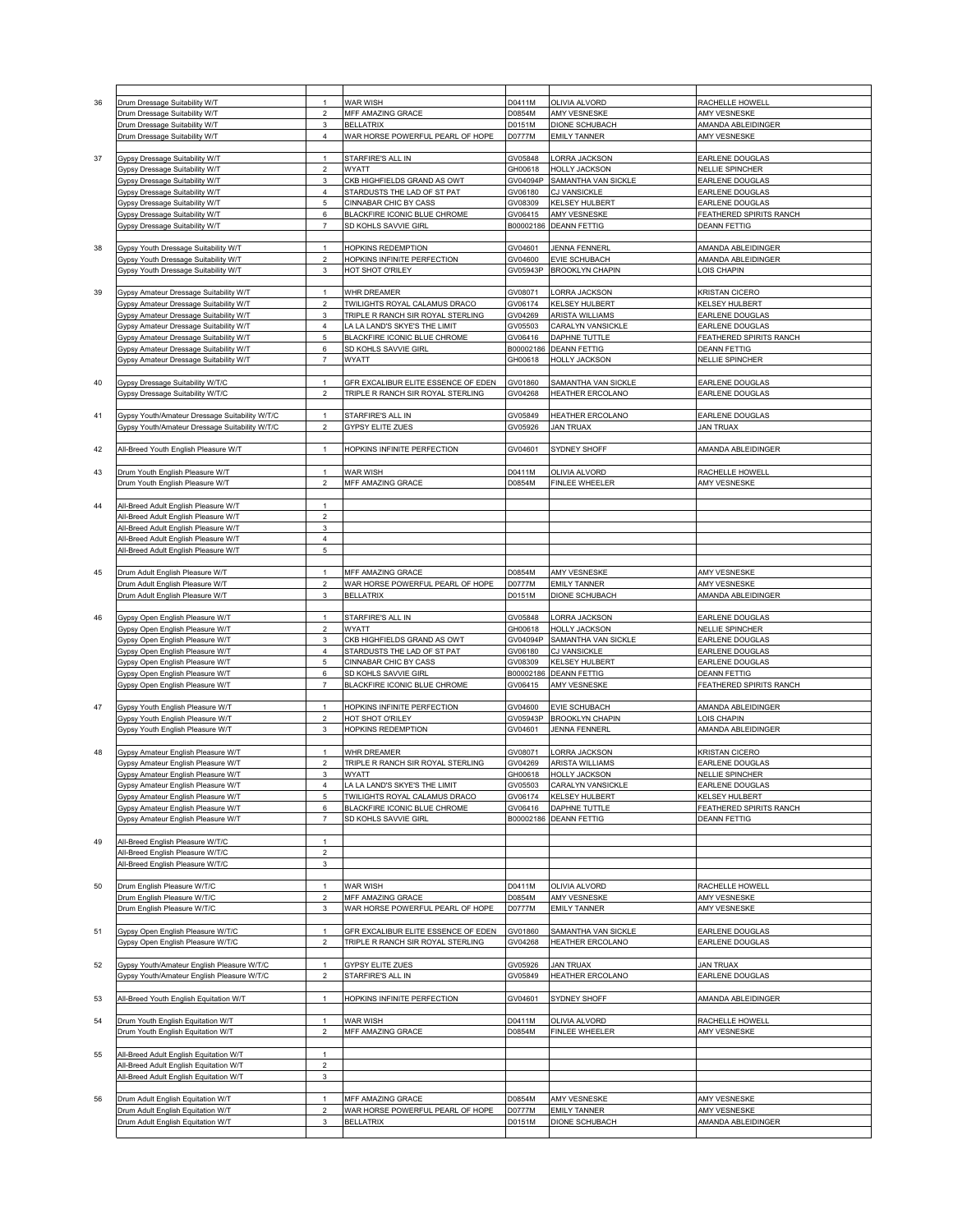| 57 | Gypsy Youth English Equitation W/T           | $\mathbf{1}$            | HOPKINS INFINITE PERFECTION                                   | GV04600  | <b>EVIE SCHUBACH</b>    | AMANDA ABLEIDINGER             |
|----|----------------------------------------------|-------------------------|---------------------------------------------------------------|----------|-------------------------|--------------------------------|
|    |                                              | $\overline{c}$          | HOT SHOT O'RILEY                                              | GV05943P | <b>BROOKLYN CHAPIN</b>  | LOIS CHAPIN                    |
|    | Gypsy Youth English Equitation W/T           |                         |                                                               |          |                         |                                |
|    | Gypsy Youth English Equitation W/T           | 3                       | HOPKINS REDEMPTION                                            | GV04601  | <b>JENNA FENNERL</b>    | AMANDA ABLEIDINGER             |
|    |                                              |                         |                                                               |          |                         |                                |
| 58 | Gypsy Amateur English Equitation W/T         |                         | TWILIGHTS ROYAL CALAMUS DRACO                                 | GV06174  | <b>KELSEY HULBERT</b>   | KELSEY HULBERT                 |
|    |                                              |                         |                                                               |          |                         |                                |
|    | Gypsy Amateur English Equitation W/T         | $\boldsymbol{2}$        | WYATT                                                         | GH00618  | <b>HOLLY JACKSON</b>    | NELLIE SPINCHER                |
|    | Gypsy Amateur English Equitation W/T         | 3                       | TRIPLE R RANCH SIR ROYAL STERLING                             | GV04269  | ARISTA WILLIAMS         | EARLENE DOUGLAS                |
|    | Gypsy Amateur English Equitation W/T         | 4                       | BLACKFIRE ICONIC BLUE CHROME                                  | GV06416  | DAPHNE TUTTLE           | FEATHERED SPIRITS RANCH        |
|    | Gypsy Amateur English Equitation W/T         | 5                       | LA LA LAND'S SKYE'S THE LIMIT                                 | GV05503  | CARALYN VANSICKLE       | EARLENE DOUGLAS                |
|    |                                              |                         |                                                               |          |                         |                                |
|    | Gypsy Amateur English Equitation W/T         | 6                       | WHR DREAMER                                                   | 3V08071  | ORRA JACKSON            | <b>KRISTAN CICERO</b>          |
|    | Gypsy Amateur English Equitation W/T         | $\overline{7}$          | GOT MY COTTON EYES ON THE BLUE FORTUI B00001626 CONNIE CAVERS |          |                         | FEATHERED SPIRITS RANCH        |
|    | Gypsy Amateur English Equitation W/T         |                         | SD KOHLS SAVVIE GIRL                                          |          | B00002186 DEANN FETTIG  | <b>DEANN FETTIG</b>            |
|    |                                              |                         |                                                               |          |                         |                                |
|    |                                              |                         |                                                               |          |                         |                                |
| 59 | All-Breed English Equitation W/T/C           | $\mathbf{1}$            |                                                               |          |                         |                                |
|    | All-Breed English Equitation W/T/C           | $\overline{c}$          |                                                               |          |                         |                                |
|    |                                              |                         |                                                               |          |                         |                                |
|    |                                              |                         |                                                               |          |                         |                                |
| 60 | Gypsy Youth/Amateur English Equitation W/T/C | $\mathbf{1}$            | STARFIRE'S ALL IN                                             | GV05849  | <b>HEATHER ERCOLANO</b> | <b>EARLENE DOUGLAS</b>         |
|    | Gypsy Youth/Amateur English Equitation W/T/C | $\sqrt{2}$              | <b>GYPSY ELITE ZUES</b>                                       | GV05926  | <b>JAN TRUAX</b>        | <b>JAN TRUAX</b>               |
|    |                                              |                         |                                                               |          |                         |                                |
| 61 | All Breed Judges Command                     | 1                       |                                                               |          |                         |                                |
|    |                                              |                         |                                                               |          |                         |                                |
|    | All Breed Judges Command                     | $\overline{\mathbf{c}}$ |                                                               |          |                         |                                |
|    | All Breed Judges Command                     | 3                       |                                                               |          |                         |                                |
|    |                                              |                         |                                                               |          |                         |                                |
| 62 | <b>Gypsy Open Freestyle</b>                  | $\mathbf{1}$            | GFR EXCALIBUR ELITE ESSENCE OF EDEN                           | GV01860  | SAMANTHA VAN SICKLE     | EARLENE DOUGLAS                |
|    |                                              |                         |                                                               |          |                         |                                |
|    | Gypsy Open Freestyle                         | $\boldsymbol{2}$        | STARDUSTS THE LAD OF ST PAT                                   | GV06180  | <b>CJ VANSICKLE</b>     | EARLENE DOUGLAS                |
|    | Gypsy Open Freestyle                         | 3                       | BLACKFIRE ICONIC BLUE CHROME                                  | GV06415  | AMY VESNESKE            | FEATHERED SPIRITS RANCH        |
|    | Gypsy Open Freestyle                         | $\pmb{4}$               | CKB HIGHFIELDS GRAND AS OWT                                   | GV04094P | SAMANTHA VAN SICKLE     | EARLENE DOUGLAS                |
|    |                                              |                         |                                                               |          |                         |                                |
|    |                                              |                         |                                                               |          |                         |                                |
| 63 | Gypsy Youth Freestyle                        | $\mathbf{1}$            | HOPKINS INFINITE PERFECTION                                   | GV04600  | <b>EVIE SCHUBACH</b>    | AMANDA ABLEIDINGER             |
|    |                                              |                         |                                                               |          |                         |                                |
| 64 | Gypsy Amateur Freestyle                      | 1                       | TWILIGHTS ROYAL CALAMUS DRACO                                 | GV06174  | <b>KELSEY HULBERT</b>   | KELSEY HULBERT                 |
|    | <b>Gypsy Amateur Freestyle</b>               | $\overline{c}$          | TRIPLE R RANCH SIR ROYAL STERLING                             | GV04269  | ARISTA WILLIAMS         | EARLENE DOUGLAS                |
|    |                                              |                         |                                                               |          |                         |                                |
|    | Gypsy Amateur Freestyle                      | 3                       | BLACKFIRE ICONIC BLUE CHROME                                  | GV06416  | DAPHNE TUTTLE           | FEATHERED SPIRITS RANCH        |
|    | <b>Gypsy Amateur Freestyle</b>               | $\overline{4}$          | STARFIRE'S ALL IN                                             | GV05849  | HEATHER ERCOLANO        | EARLENE DOUGLAS                |
|    | Gypsy Amateur Freestyle                      | 5                       | A LA LAND'S SKYE'S THE LIMIT                                  | GV05503  | CARALYN VANSICKLE       | EARLENE DOUGLAS                |
|    | <b>Gypsy Amateur Freestyle</b>               | DQ                      | WHR DREAMER                                                   | GV08071  | ORRA JACKSON            | KRISTAN CICERO                 |
|    |                                              |                         |                                                               |          |                         |                                |
|    |                                              |                         |                                                               |          |                         |                                |
| 65 | Drum Freestyle                               | $\mathbf{1}$            | <b>MFF AMAZING GRACE</b>                                      | D0854M   | AMY VESNESKE            | <b>AMY VESNESKE</b>            |
|    |                                              |                         |                                                               |          |                         |                                |
| 66 | All-Breed Freestyle                          | 0                       |                                                               |          |                         |                                |
|    |                                              |                         |                                                               |          |                         |                                |
|    |                                              |                         |                                                               |          |                         |                                |
| 67 | All-Breed Jog in the Park W/T                | $\mathbf{1}$            | WYATT                                                         | GH00618  | <b>HOLLY JACKSON</b>    | <b>NELLIE SPINCHER</b>         |
|    | All-Breed Jog in the Park W/T                | $\overline{2}$          |                                                               |          |                         |                                |
|    | All-Breed Jog in the Park W/T                | 3                       | HOPKINS REDEMPTION                                            | GV04601  | JENNA FENNERL           | AMANDA ABLEIDINGER             |
|    |                                              |                         |                                                               |          |                         |                                |
|    | All-Breed Jog in the Park W/T                | 4                       | HOPKINS INFINITE PERFECTION                                   | GV04602  | <b>JENNA FENNERL</b>    | AMANDA ABLEIDINGER             |
|    |                                              |                         |                                                               |          |                         |                                |
| 68 | <b>Gypsy Single Horse Driving</b>            | $\mathbf{1}$            | WYATT                                                         | GH00618  | <b>HOLLY JACKSON</b>    | <b>NELLIE SPINCHER</b>         |
|    | Gypsy Single Horse Driving                   | $\overline{2}$          | LCR I AM BATMAN                                               | GV06059  | <b>TIM WIGREN</b>       | ROGER MORRISON                 |
|    |                                              |                         |                                                               |          |                         |                                |
|    |                                              |                         |                                                               |          |                         |                                |
| 69 | All-Breed Single Horse Driving               | $\mathbf{1}$            |                                                               |          |                         |                                |
|    | All-Breed Single Horse Driving               | $\overline{\mathbf{c}}$ |                                                               |          |                         |                                |
|    |                                              |                         |                                                               |          |                         |                                |
|    |                                              | $\mathbf{1}$            | WYATT                                                         | GH00618  | <b>HOLLY JACKSON</b>    | NELLIE SPINCHER                |
| 70 | Gypsy Drive in the Park                      |                         |                                                               |          |                         |                                |
|    |                                              |                         |                                                               |          |                         |                                |
| 71 | All-Breed Drive in the Park                  | $\mathbf{1}$            | WYATT                                                         | GH00618  | <b>HOLLY JACKSON</b>    | NELLIE SPINCHER                |
|    |                                              |                         |                                                               |          |                         |                                |
| 72 |                                              |                         |                                                               |          |                         |                                |
|    |                                              |                         |                                                               |          |                         |                                |
|    | All-Breed Youth In-Hand Trail                | DQ                      | HOPKINS INFINITE PERFECTION                                   | GV04601  | SYDNEY SHOFF            | AMANDA ABLEIDINGER             |
| 73 |                                              |                         |                                                               |          |                         |                                |
|    | Drum Youth In-Hand Trail                     | $\mathbf{1}$            | WAR WISH                                                      | D0411M   | OLIVIA ALVORD           | RACHELLE HOWELL                |
|    | Drum Youth In-Hand Trail                     | $\overline{\mathbf{c}}$ | MFF AMAZING GRACE                                             | D0854M   | FINLEE WHEELER          | AMY VESNESKE                   |
|    |                                              |                         |                                                               |          |                         |                                |
|    | Drum Youth In-Hand Trail                     | 3                       | BELLATRIX                                                     | D0151M   | JADE KEEZER             | AMANDA ABLEIDINGER             |
|    | Drum Youth In-Hand Trail                     | $\pmb{4}$               | WAR HORSE POWERFUL PEARL OF HOPE                              | D0777M   | MACKENZIE NELSON        | AMY VESNESKE                   |
|    |                                              |                         |                                                               |          |                         |                                |
| 74 | All-Breed Adult In-Hand Trail                | $\mathbf{1}$            |                                                               |          |                         |                                |
|    | All-Breed Adult In-Hand Trail                | $\overline{a}$          |                                                               |          |                         |                                |
|    |                                              |                         |                                                               |          |                         |                                |
|    | All-Breed Adult In-Hand Trail                | 3                       |                                                               |          |                         |                                |
|    | All-Breed Adult In-Hand Trail                | $\overline{\mathbf{4}}$ |                                                               |          |                         |                                |
|    | All-Breed Adult In-Hand Trail                | 5                       |                                                               |          |                         |                                |
|    |                                              |                         |                                                               |          |                         |                                |
| 75 | Drum Adult In-Hand Trail                     | $\mathbf{1}$            | MFF AMAZING GRACE                                             | D0854M   | AMY VESNESKE            | AMY VESNESKE                   |
|    |                                              |                         |                                                               |          |                         |                                |
|    | Drum Adult In-Hand Trail                     | $\overline{\mathbf{c}}$ | <b>WAR WISH</b>                                               | D0411M   | DAPHNE TUTTLE           | RACHELLE HOWELL                |
|    | Drum Adult In-Hand Trail                     | 3                       | WAR HORSE POWERFUL PEARL OF HOPE                              | D0777M   | <b>EMILY TANNER</b>     | AMY VESNESKE                   |
|    | Drum Adult In-Hand Trail                     | $\overline{4}$          | <b>BELLATRIX</b>                                              | D0151M   | DIONE SCHUBACH          | AMANDA ABLEIDINGER             |
|    | Drum Adult In-Hand Trail                     | 5                       | GRACE'S RED HOT VALENTINE                                     | PENDING  | <b>CONNIE CAVERS</b>    | DONNIE CAVERS & DAVID REZENDEZ |
|    |                                              |                         |                                                               |          |                         |                                |
|    |                                              |                         |                                                               |          |                         |                                |
| 76 | Gypsy Open Trail In-Hand Weanling/Yearling   | 1                       | BURN N THE BLUES                                              |          | B00003131 AMY VESNESKE  | <b>CONNIE CAVERS</b>           |
|    | Gypsy Open Trail In-Hand Weanling/Yearling   | $\overline{2}$          | LIVIN' MY DREAMZ                                              | GV08319  | LAURIE HONEYWELL        | LAURIE HONEYWELL               |
|    | Gypsy Open Trail In-Hand Weanling/Yearling   | DQ                      | FF MERIDA'S ETERNAL EVENSTAR                                  | GV08733  | KELLY JETTE             | KELLY JETTE                    |
|    | Gypsy Open Trail In-Hand Weanling/Yearling   | <b>DQ</b>               | ROCKYTOP'S CANDY MAN                                          | GV08720  | LOIS CHAPIN             | LOIS CHAPIN                    |
|    |                                              |                         |                                                               |          |                         |                                |
|    |                                              |                         |                                                               |          |                         |                                |
| 77 | Gypsy Open In-Hand Trail 2-5 Yr Old          | 1                       | CINNABAR CHIC BY CASS                                         | GV08309  | KELSEY HULBERT          | EARLENE DOUGLAS                |
|    | Gypsy Open In-Hand Trail 2-5 Yr Old          | $\overline{\mathbf{c}}$ | STARFIRE'S ALL IN                                             | GV05848  | ORRA JACKSON            | EARLENE DOUGLAS                |
|    | Gypsy Open In-Hand Trail 2-5 Yr Old          | 3                       | TWIG ALMOND JOY                                               | GV07634  | ORRA JACKSON            | LYNN ROBERGE                   |
|    |                                              |                         |                                                               |          |                         |                                |
|    | Gypsy Open In-Hand Trail 2-5 Yr Old          | $\overline{4}$          | WS' ROLL'N IN FROSTED CREAM                                   | GV082881 | AMY VESNESKE            | SUE YENNE                      |
|    | Gypsy Open In-Hand Trail 2-5 Yr Old          | 5                       | STARFIRE'S MADAME BUTTERFLY                                   | GV08141  | CJ VAN SICKLE           | ALYCIA CAMPADONICA             |
|    | Gypsy Open In-Hand Trail 2-5 Yr Old          | 6                       | BLACKFIRE ICONIC BLUE CHROME                                  | GV06415  | AMY VESNESKE            | FEATHERED SPIRITS RANCH        |
|    |                                              |                         |                                                               |          |                         |                                |
| 78 | Gypsy Open In-Hand Trail 6 Yr & Older        | $\mathbf{1}$            | <b>DGH ETERNITY</b>                                           | GV08066  | <b>KRISTIINA LOTZ</b>   | <b>KRISTINA LOTZ</b>           |
|    |                                              |                         |                                                               |          |                         |                                |
|    | Gypsy Open In-Hand Trail 6 Yr & Older        | $\overline{2}$          | GFR EXCALIBUR ELITE ESSENCE OF EDEN                           | GV01860  | SAMANTHA VAN SICKLE     | EARLENE DOUGLAS                |
|    | Gypsy Open In-Hand Trail 6 Yr & Older        | 3                       | CKB HIGHFIELDS GRAND AS OWT                                   | GV04094P | SAMANTHA VAN SICKLE     | EARLENE DOUGLAS                |
|    | Gypsy Open In-Hand Trail 6 Yr & Older        | 4                       | WYATT                                                         | GH00618  | HOLLY JACKSON           | NELLIE SPINCHER                |
|    |                                              |                         |                                                               |          |                         |                                |
| 79 | Gypsy Youth In-Hand Trail                    | $\mathbf{1}$            | ROMIPEN'S KALOO N PARNO GAYTANI                               | GV03015  | SYDNEY SHOFF            | AMANDA ABLEIDINGER             |
|    | Gypsy Youth In-Hand Trail                    | $\overline{2}$          | HOPKINS REDEMPTION                                            | GV04601  | <b>JENNA FENNERL</b>    | AMANDA ABLEIDINGER             |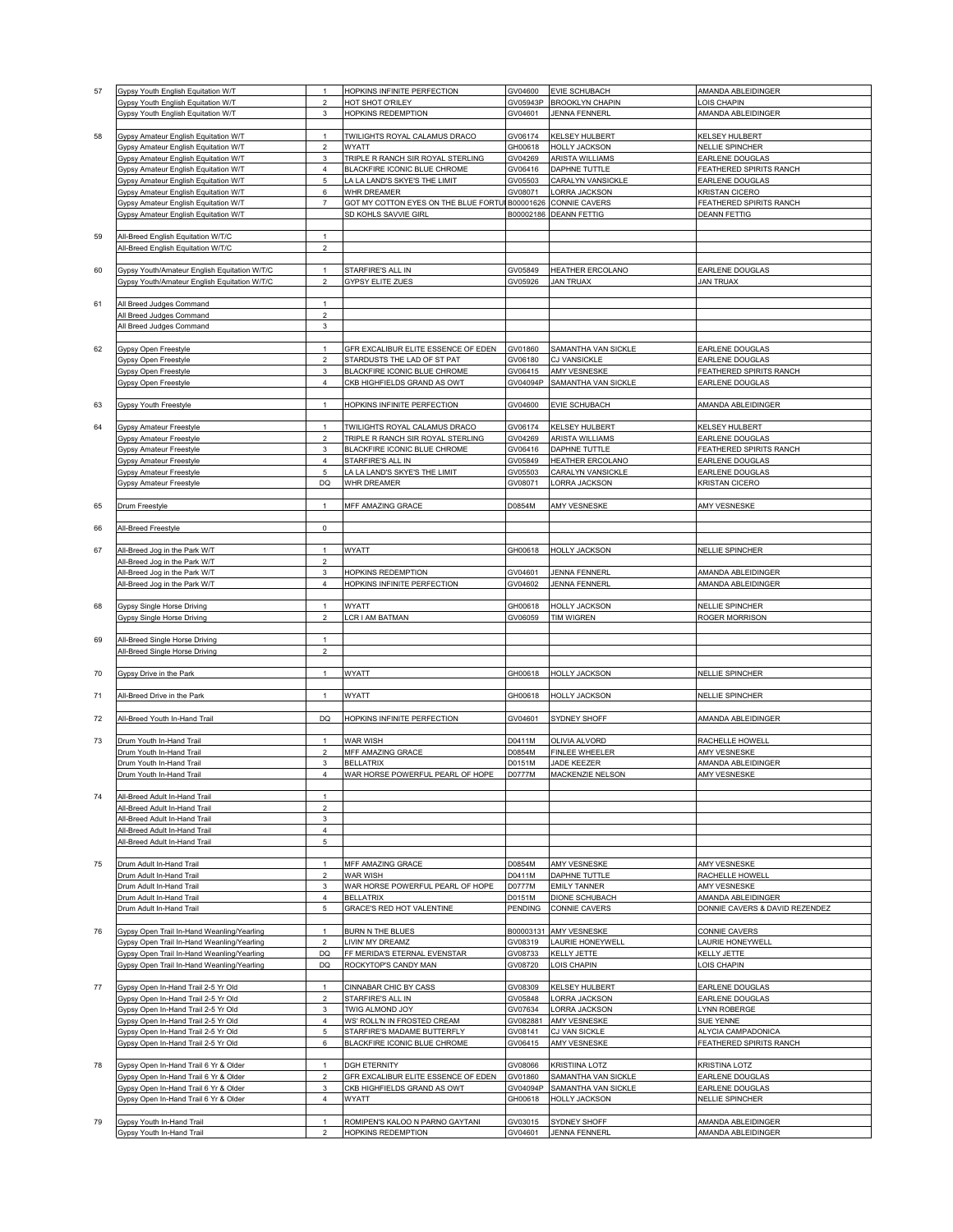|     | Gypsy Youth In-Hand Trail                | DQ                  | HOPKINS INFINITE PERFECTION         | GV04600   | EVIE SCHUBACH         | AMANDA ABLEIDINGER      |
|-----|------------------------------------------|---------------------|-------------------------------------|-----------|-----------------------|-------------------------|
|     |                                          |                     |                                     |           |                       |                         |
| 80  | Gypsy Amateur In-Hand Trail              | $\mathbf{1}$        | <b>DGH ETERNITY</b>                 | GV08066   | <b>KRISTIINA LOTZ</b> | <b>KRISTINA LOTZ</b>    |
|     | Gypsy Amateur In-Hand Trail              | $\boldsymbol{2}$    | WHR DREAMER                         | GV08071   | LORRA JACKSON         | <b>KRISTAN CICERO</b>   |
|     | Gypsy Amateur In-Hand Trail              | 3                   | LA LA LAND'S SKYE'S THE LIMIT       | GV05503   | CARALYN VANSICKLE     | EARLENE DOUGLAS         |
|     |                                          |                     |                                     |           |                       |                         |
|     | Gypsy Amateur In-Hand Trail              | $\overline{4}$      | TWILIGHTS ROYAL CALAMUS DRACO       | GV06174   | KELSEY HULBERT        | KELSEY HULBERT          |
|     | Gypsy Amateur In-Hand Trail              | 5                   | LIVIN' MY DREAMZ                    | GV08319   | AURIE HONEYWELI       | AURIE HONEYWELL         |
|     | Gypsy Amateur In-Hand Trail              | 6                   | <b>WYATT</b>                        | GH00618   | HOLLY JACKSON         | <b>NELLIE SPINCHER</b>  |
|     | Gypsy Amateur In-Hand Trail              | $\overline{7}$      | BURN N THE BLUES                    | B00003130 | CONNIE CAVERS         | CONNIE CAVERS           |
|     | Gypsy Amateur In-Hand Trail              |                     | ROCKYTOP'S CANDY MAN                | GV08721   | ED CHAPIN             | LOIS CHAPIN             |
|     | Gypsy Amateur In-Hand Trail              |                     | BLACKFIRE ICONIC BLUE CHROME        | GV06416   | DAPHNE TUTTLE         | FEATHERED SPIRITS RANCH |
|     | Gypsy Amateur In-Hand Trail              |                     | GYPSY ELITE ZUES                    | GV05926   | <b>JAN TRUAX</b>      | <b>JAN TRUAX</b>        |
|     |                                          |                     |                                     |           |                       |                         |
|     | Gypsy Amateur In-Hand Trail              |                     | TRIPLE R RANCH SIR ROYAL STERLING   | GV04269   | ARISTA WILLIAMS       | EARLENE DOUGLAS         |
|     | Gypsy Amateur In-Hand Trail              |                     | ROMIPEN'S KALOO N PARNO GAYTANI     | GV03015   | SYDNEY SHOFF          | AMANDA ABLEIDINGER      |
|     | Gypsy Amateur In-Hand Trail              |                     | FF MERIDA'S ETERNAL EVENSTAR        | GV08733   | <b>KELLY JETTE</b>    | KELLY JETTE             |
|     |                                          |                     |                                     |           |                       |                         |
| 81  | All-Breed Youth Ridden Trail W/J         | $\mathsf 0$         |                                     |           |                       |                         |
|     |                                          |                     |                                     |           |                       |                         |
| 82  | Drum Youth Ridden Trail W/J              | $\overline{1}$      | MFF AMAZING GRACE                   | D0854M    | FINLEE WHEELER        | AMY VESNESKE            |
|     |                                          |                     |                                     |           |                       |                         |
|     | Drum Youth Ridden Trail W/J              | $\mathbf 2$         | WAR HORSE POWERFUL PEARL OF HOPE    | D0777M    | MACKENZIE NELSON      | AMY VESNESKE            |
|     | Drum Youth Ridden Trail W/J              | 3                   | <b>WAR WISH</b>                     | D0411M    | <b>OLIVIA ALVORD</b>  | RACHELLE HOWELL         |
|     |                                          |                     |                                     |           |                       |                         |
| 83  | All-Breed Adult Ridden Trail W/J         | $\mathbf{1}$        |                                     |           |                       |                         |
|     | All-Breed Adult Ridden Trail W/J         | $\overline{c}$      |                                     |           |                       |                         |
|     | All-Breed Adult Ridden Trail W/J         | 3                   |                                     |           |                       |                         |
|     |                                          |                     |                                     |           |                       |                         |
|     |                                          |                     |                                     |           |                       |                         |
| 84  | Drum Adult Ridden Trail W/J              | $\mathbf{1}$        | MFF AMAZING GRACE                   | D0854M    | AMY VESNESKE          | AMY VESNESKE            |
|     | Drum Adult Ridden Trail W/J              | $\boldsymbol{2}$    | <b>BELLATRIX</b>                    | D0151M    | <b>DIONE SCHUBACH</b> | AMANDA ABLEIDINGER      |
|     | Drum Adult Ridden Trail W/J              | 3                   | WAR HORSE POWERFUL PEARL OF HOPE    | D0777M    | <b>EMILY TANNER</b>   | AMY VESNESKE            |
|     | Drum Adult Ridden Trail W/J              | $\overline{4}$      | WAR WISH                            | D0411M    | DAPHNE TUTTLE         | RACHELLE HOWELL         |
|     |                                          |                     |                                     |           |                       |                         |
| 85  | Gypsy Open Ridden trail 5 Yr & Under W/J | $\overline{1}$      | CINNABAR CHIC BY CASS               | GV08309   | KELSEY HULBERT        | EARLENE DOUGLAS         |
|     |                                          |                     |                                     |           |                       | EARLENE DOUGLAS         |
|     | Gypsy Open Ridden trail 5 Yr & Under W/J | $\mathbf 2$         | STARFIRE'S ALL IN                   | GV05848   | ORRA JACKSON          |                         |
|     | Gypsy Open Ridden trail 5 Yr & Under W/J | $\mathbf 3$         | BLACKFIRE ICONIC BLUE CHROME        | GV06415   | AMY VESNESKE          | FEATHERED SPIRITS RANCH |
|     |                                          |                     |                                     |           |                       |                         |
| 86  | Gypsy Open Ridden Trail 6 Yr & Older W/J | $\overline{1}$      | <b>DGH ETERNITY</b>                 | GV08066   | KRISTIINA LOTZ        | <b>KRISTINA LOTZ</b>    |
|     | Gypsy Open Ridden Trail 6 Yr & Older W/J | $\overline{2}$      | CKB HIGHFIELDS GRAND AS OWT         | 3V04094P  | SAMANTHA VAN SICKLE   | EARLENE DOUGLAS         |
|     | Gypsy Open Ridden Trail 6 Yr & Older W/J | $\mathbf 3$         | <b>WYATT</b>                        | GH00618   | <b>HOLLY JACKSON</b>  | <b>NELLIE SPINCHER</b>  |
|     | Gypsy Open Ridden Trail 6 Yr & Older W/J | $\overline{4}$      | STARDUSTS THE LAD OF ST PAT         | GV06180   | CJ VANSICKLE          | EARLENE DOUGLAS         |
|     |                                          |                     |                                     |           |                       |                         |
|     |                                          |                     |                                     |           |                       |                         |
| 87  | Gypsy Youth Ridden Trail W/J             | $\overline{1}$      | HOPKINS REDEMPTION                  | GV04601   | <b>JENNA FENNERL</b>  | AMANDA ABLEIDINGER      |
|     | Gypsy Youth Ridden Trail W/J             | $\overline{2}$      | HOPKINS INFINITE PERFECTION         | GV04600   | EVIE SCHUBACH         | AMANDA ABLEIDINGER      |
|     |                                          |                     |                                     |           |                       |                         |
| 88  | Gypsy Amateur Ridden Trail W/J           | $\mathbf{1}$        | <b>DGH ETERNITY</b>                 | GV08066   | KRISTIINA LOTZ        | <b>KRISTINA LOTZ</b>    |
|     | Gypsy Amateur Ridden Trail W/J           | $\overline{2}$      | TRIPLE R RANCH SIR ROYAL STERLING   | GV04269   | ARISTA WILLIAMS       | EARLENE DOUGLAS         |
|     |                                          |                     |                                     |           |                       |                         |
|     | Gypsy Amateur Ridden Trail W/J           | $\mathbf 3$         | LA LA LAND'S SKYE'S THE LIMIT       | GV05503   | CARALYN VANSICKLE     | EARLENE DOUGLAS         |
|     | Gypsy Amateur Ridden Trail W/J           | $\overline{4}$      | WYATT                               | GH00618   | HOLLY JACKSON         | NELLIE SPINCHER         |
|     | Gypsy Amateur Ridden Trail W/J           | $\mathbf 5$         | TWILIGHTS ROYAL CALAMUS DRACO       | GV06174   | <b>KELSEY HULBERT</b> | KELSEY HULBERT          |
|     | Gypsy Amateur Ridden Trail W/J           | 6                   | WHR DREAMER                         | GV08071   | ORRA JACKSON          | <b>KRISTAN CICERO</b>   |
|     | Gypsy Amateur Ridden Trail W/J           | $\overline{7}$      | BLACKFIRE ICONIC BLUE CHROME        | GV06416   | DAPHNE TUTTLE         | FEATHERED SPIRITS RANCH |
|     |                                          |                     |                                     |           |                       |                         |
|     |                                          |                     |                                     |           |                       |                         |
| 89  | Gypsy Open Ridden Trail W/J/L            | $\overline{1}$      | GFR EXCALIBUR ELITE ESSENCE OF EDEN | GV01860   | SAMANTHA VAN SICKLE   | EARLENE DOUGLAS         |
|     | Gypsy Open Ridden Trail W/J/L            | $\boldsymbol{2}$    | GYPSY ELITE ZUES                    | GV05926   | <b>JAN TRUAX</b>      | <b>JAN TRUAX</b>        |
|     |                                          |                     |                                     |           |                       |                         |
| 90  | Gypsy Youth/Amateur Ridden Trail W/J/L   | $\mathbf{1}$        | GYPSY ELITE ZUES                    | GV05926   | <b>JAN TRUAX</b>      | <b>JAN TRUAX</b>        |
|     |                                          |                     |                                     |           |                       |                         |
| 91  | All -Breed Ridden Trail W/J/L            | $\mathbf{1}$        |                                     |           |                       |                         |
|     |                                          |                     |                                     |           |                       |                         |
|     |                                          |                     |                                     |           |                       |                         |
| 92  | Gypsy Open Ranch Riding W/J              | $\mathbf{1}$        | CKB HIGHFIELDS GRAND AS OWT         | GV04094P  | SAMANTHA VAN SICKLE   | EARLENE DOUGLAS         |
|     | Gypsy Open Ranch Riding W/J              | $\overline{2}$      | <b>WYATT</b>                        | GH00618   | <b>HOLLY JACKSON</b>  | <b>NELLIE SPINCHER</b>  |
|     | Gypsy Open Ranch Riding W/J              | 3                   | BLACKFIRE ICONIC BLUE CHROME        | GV06415   | AMY VESNESKE          | FEATHERED SPIRITS RANCH |
|     | Gypsy Open Ranch Riding W/J              | $\overline{4}$      | STARFIRE'S ALL IN                   | GV05848   | LORRA JACKSON         | EARLENE DOUGLAS         |
|     | Gypsy Open Ranch Riding W/J              | 5                   | STARDUSTS THE LAD OF ST PAT         | GV06180   | <b>CJ VANSICKLE</b>   | EARLENE DOUGLAS         |
|     | Gypsy Open Ranch Riding W/J              | 6                   | CINNABAR CHIC BY CASS               | GV08309   | KELSEY HULBERT        | EARLENE DOUGLAS         |
|     |                                          |                     |                                     |           |                       |                         |
|     |                                          |                     |                                     |           | EVIE SCHUBACH         |                         |
| 93  | Gypsy Youth Ranch Riding W/J             | $\mathbf{1}$        | HOPKINS INFINITE PERFECTION         | GV04600   |                       | AMANDA ABLEIDINGER      |
|     | Gypsy Youth Ranch Riding W/J             | $\overline{2}$      | HOPKINS REDEMPTION                  | GV04601   | <b>JENNA FENNERL</b>  | AMANDA ABLEIDINGER      |
|     |                                          |                     |                                     |           |                       |                         |
| 94  | Gypsy Amateur Ranch Riding W/J           | $\mathbf{1}$        | WHR DREAMER                         | GV08071   | ORRA JACKSON          | <b>KRISTAN CICERO</b>   |
|     | Gypsy Amateur Ranch Riding W/J           | $\overline{2}$      | <b>DGH ETERNITY</b>                 | GV08066   | <b>KRISTIINA LOTZ</b> | KRISTINA LOTZ           |
|     | Gypsy Amateur Ranch Riding W/J           | 3                   | LA LA LAND'S SKYE'S THE LIMIT       | GV05503   | CARALYN VANSICKLE     | EARLENE DOUGLAS         |
|     | Gypsy Amateur Ranch Riding W/J           | 4                   | TWILIGHTS ROYAL CALAMUS DRACO       | GV06174   | KELSEY HULBERT        | KELSEY HULBERT          |
|     | Gypsy Amateur Ranch Riding W/J           | $\mathbf 5$         | TRIPLE R RANCH SIR ROYAL STERLING   | GV04269   | ARISTA WILLIAMS       | EARLENE DOUGLAS         |
|     |                                          |                     | <b>WYATT</b>                        |           |                       |                         |
|     | Gypsy Amateur Ranch Riding W/J           | 6                   |                                     | GH00618   | HOLLY JACKSON         | NELLIE SPINCHER         |
|     | Gypsy Amateur Ranch Riding W/J           | $\overline{7}$      | BLACKFIRE ICONIC BLUE CHROME        | GV06416   | DAPHNE TUTTLE         | FEATHERED SPIRITS RANCH |
|     |                                          |                     |                                     |           |                       |                         |
| 95  | All-Breed Ranch Riding W/J               | $\overline{1}$      | SHEZA GONNA SMOKEM                  | NA        | TAYA EDWARDS          | TAYA EDWARDS            |
|     | All-Breed Ranch Riding W/J               | $\boldsymbol{2}$    | MFF AMAZING GRACE                   | D0854M    | FINLEE WHEELER        | AMY VESNESKE            |
|     | All-Breed Ranch Riding W/J               | $\mathsf 3$         | WAR HORSE POWERFUL PEARL OF HOPE    | D0777M    | MACKENZIE NELSON      | AMY VESNESKE            |
|     |                                          |                     |                                     |           |                       |                         |
|     |                                          |                     |                                     |           |                       |                         |
| 96  | Gypsy Open Ranch Riding W/J/L            | $\mathbf{1}$        | <b>GYPSY ELITE ZUES</b>             | GV05926   | <b>JAN TRUAX</b>      | <b>JAN TRUAX</b>        |
|     | Gypsy Open Ranch Riding W/J/L            | $\overline{2}$      | GFR EXCALIBUR ELITE ESSENCE OF EDEN | GV01860   | SAMANTHA VAN SICKLE   | EARLENE DOUGLAS         |
|     |                                          |                     |                                     |           |                       |                         |
| 97  | Gypsy Youth/Amateur Ranch Riding W/J/L   | $\mathsf{O}\xspace$ |                                     |           |                       |                         |
|     |                                          |                     |                                     |           |                       |                         |
| 98  | All-Breed Ranch Riding W/J/L             | $\mathbf 0$         |                                     |           |                       |                         |
|     |                                          |                     |                                     |           |                       |                         |
|     |                                          |                     |                                     |           |                       |                         |
| 99  | All-Breed Youth Western Pleasure W/J     | $\overline{1}$      | HOPKINS INFINITE PERFECTION         | GV04601   | SYDNEY SHOFF          | AMANDA ABLEIDINGER      |
|     |                                          |                     |                                     |           |                       |                         |
| 100 | Drum Youth Western Pleasure W/J          | $\mathbf{1}$        | MFF AMAZING GRACE                   | D0854M    | FINLEE WHEELER        | AMY VESNESKE            |
|     |                                          | $\overline{2}$      | WAR HORSE POWERFUL PEARL OF HOPE    | D0777M    | MACKENZIE NELSON      | AMY VESNESKE            |
|     |                                          |                     |                                     |           |                       |                         |
|     | Drum Youth Western Pleasure W/J          |                     |                                     |           |                       |                         |
|     | Drum Youth Western Pleasure W/J          | 3                   | WAR WISH                            | D0411M    | OLIVIA ALVORD         | RACHELLE HOWELL         |
| 101 | All-Breed Adult Western Pleasure W/J     | $\mathbf{1}$        |                                     |           |                       |                         |